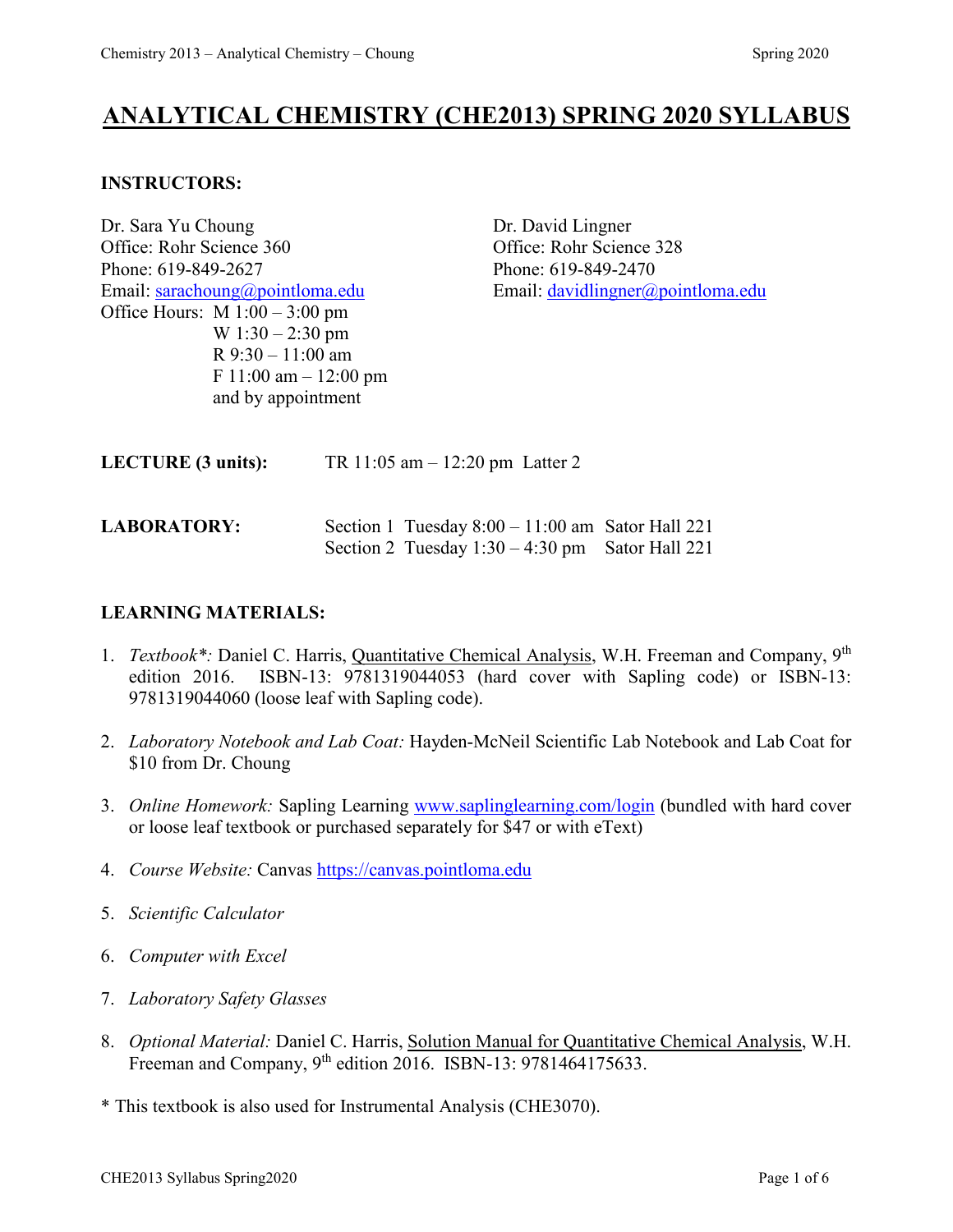**COURSE DESCRIPTION:** Examination of the theories and techniques of quantitative chemical analysis, with some emphasis on instrumental methods. Classical methods such as gravimetry, titrimetry, spectroscopy, electrochemistry, and chromatography will be discussed and used.

### **LEARNING OUTCOMES:**

At the end of this course, students will be able to:

- Evaluate analytical data by determining error and uncertainty and using statistical methods such as the F test, t test, paired t test, and Q test.
- Solve equilibrium problems related to precipitation, acid-base, complexation, and oxidationreduction reactions.
- Understand the concepts of various gravimetric methods such as precipitation, volatilization, and particulate gravimetry.
- Explain the principles of titrimetric methods including acid-base, complexometric, redox, and precipitation titrations.
- Understand the concepts of various spectroscopic and electrochemical methods.
- Perform analytical laboratory techniques related to the topics listed above.

Program Learning Outcome ENVS PLO 2: Students will apply key concepts and principles in analytical chemistry including quantitative and instrumental analysis. This learning outcome will be assessed directly using the ACS Analytical Chemistry Exam.

#### **PREREQUISITE:** One year of General Chemistry

#### **EVALUATION:**

The activities described below will contribute to your total course grade according to the following:

| Lecture Examinations (3)                            | $36\%$ |
|-----------------------------------------------------|--------|
| Homework                                            | $10\%$ |
| Quizzes, Pre-Class Assignments, In-Class Activities | $10\%$ |
| Lecture Final Examination                           | $14\%$ |
| Laboratory Work                                     | 20%    |
| Laboratory Final Examination                        | $10\%$ |

Letter grades will be assigned at the end of the course according to the following approximate scale:

| A    | $90 - 100\%$ |
|------|--------------|
| R    | $80 - 89\%$  |
| C    | $70 - 79\%$  |
| D    | $60 - 69\%$  |
| NC/F | $\leq 60\%$  |

 $(+)$  and  $(-)$  grades will be assigned within each bracket except there is no A+ grade.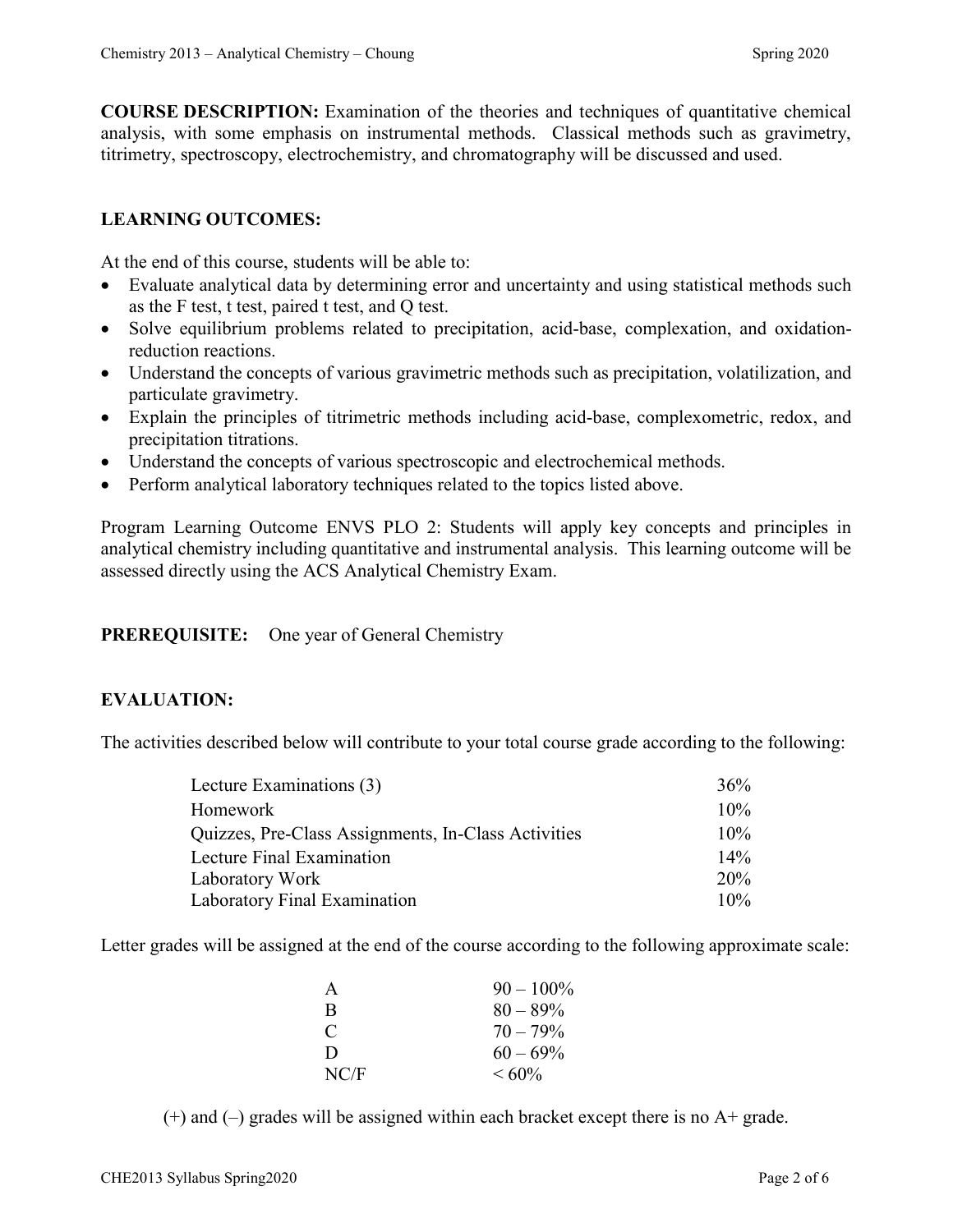#### **ADMINISTRATION:**

- 1. Attendance and Participation: You are responsible for all the material and announcements covered during lecture and lab. Regular and punctual attendance at all classes is considered essential to optimum academic achievement. If the student is absent from more than 10 percent of class meetings, the faculty member can file a written report which may result in de-enrollment. If the absences exceed 20 percent, the student may be de-enrolled without notice until the university drop date or, after that date, receive the appropriate grade for their work and participation. See [Class Attendance](https://catalog.pointloma.edu/content.php?catoid=35&navoid=2136#Class_Attendance) in the Undergraduate Academic Catalog.
- 2. The use of portable electronic devices (phones, laptops, iPods, etc.) not related to the course is not permitted in the classroom or lab.
- 3. Online Homework: Homework will be assigned regularly through Sapling Learning [\(www.saplinglearning.com/login](http://www.saplinglearning.com/login) course ID: Point Loma Nazarene University - CHE 213 – Spring20 – CHOUNG). Go to [https://macmillan.force.com/macmillanlearning/s/article/Sapling-](https://macmillan.force.com/macmillanlearning/s/article/Sapling-Learning-Registering-for-courses)[Learning-Registering-for-courses](https://macmillan.force.com/macmillanlearning/s/article/Sapling-Learning-Registering-for-courses) for instructions on how to enroll in the course site. Sapling's technical support team can be reached by phone or webform at <https://macmillan.force.com/macmillanlearning/s/>
- 4. Successful completion of the homework is essential in mastering the course material. Late assignments will not be accepted.
- 5. Pre-Class Assignments, In-Class Activities and Quizzes: Pre-class assignments and in-class activities will be assigned and collected throughout the course. Quizzes will be given periodically throughout the course covering either the reading assignment or material already discussed in class. The lowest pre-class assignment, in-class activity or quiz score will be discarded when final grades are computed.
- 6. Exams: Three lecture exams, a lecture final exam, and a laboratory final exam will be given during the course. Make-up exams will be arranged only if the instructor is contacted prior to the scheduled exam time and then only if you present an institutionally valid excuse.
- 7. Laboratories: Attendance is mandatory at all laboratory sessions. If you must miss a lab for a valid reason, you should make prior arrangements with the instructor to see if you can attend the other lab section. A lab absence will result in a zero on that lab report and lab quiz. Experiments will be performed either individually, with a partner, or in a group. Each partner/group member must keep a record of their work in their own laboratory notebook to submit individually. Each partner must independently weigh samples, carry out titrations, etc. They cannot work together by participating in a joint titration, etc., with one partner functioning as a guide/consultant. Each partner must report at least one determination in the final value. Separate, individual lab notebook pages or a formal lab report will be submitted by each student. Each lab grade will be based on lab notebook entries, the accuracy and precision of the quantitative unknown determinations, or formal lab report. Lab quizzes will be given at the beginning of each new experiment, covering both the old and new experiments. Late labs will be penalized by deducting 5% for every day past the due date.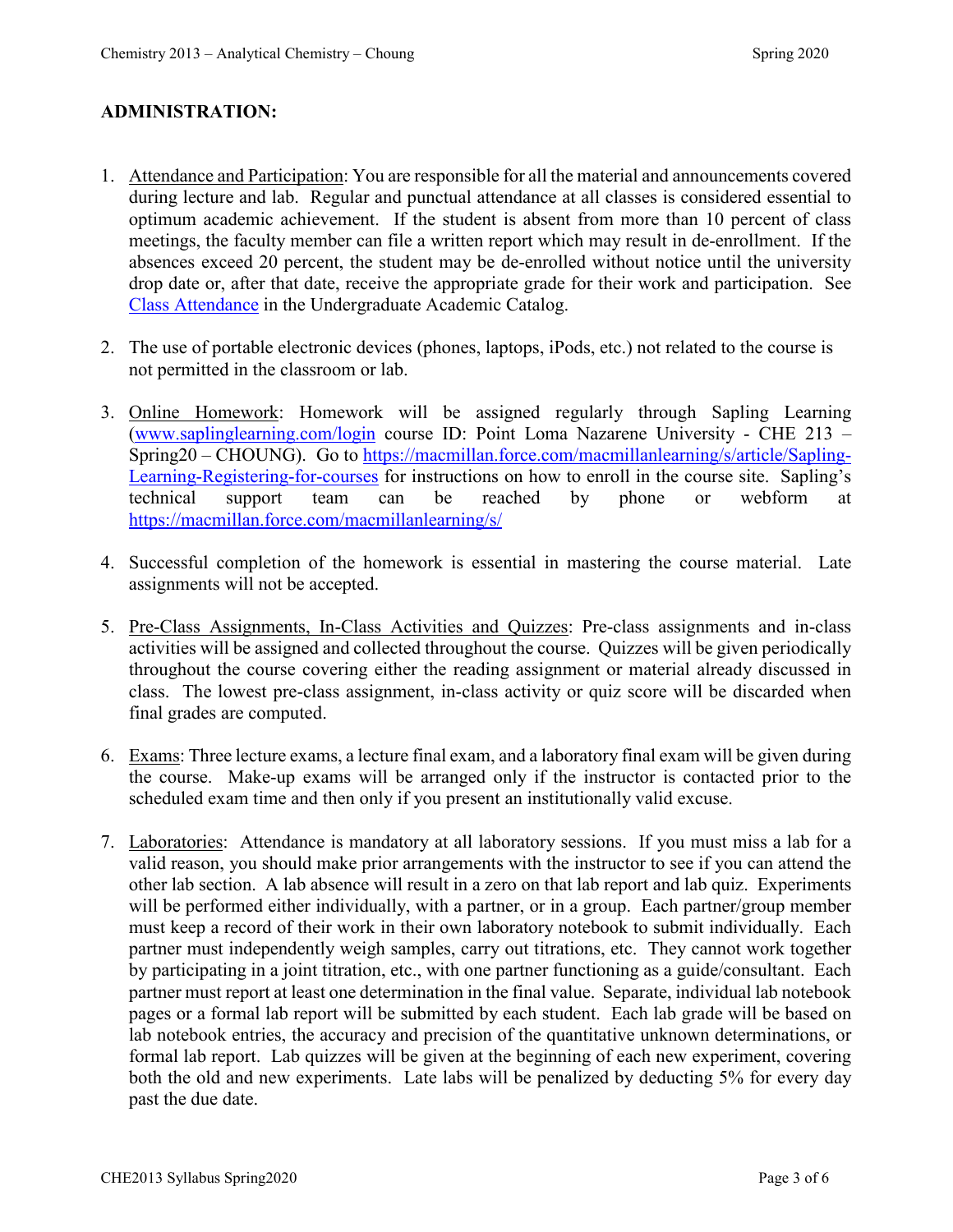#### **OTHER MATTERS:**

Academic Accommodations Policy: While all students are expected to meet the minimum standards for completion of this course as established by the instructor, students with disabilities may require academic adjustments, modifications or auxiliary aids/services. At Point Loma Nazarene University (PLNU), these students are requested to register with the Disability Resource Center (DRC), located in the Bond Academic Center. [\(DRC@pointloma.edu](mailto:DRC@pointloma.edu) or 619-849-2486). The DRC's policies and procedures for assisting such students in the development of an appropriate academic adjustment plan (AP) allows PLNU to comply with Section 504 of the Rehabilitation Act and the Americans with Disabilities Act. Section 504 (a) prohibits discrimination against students with special needs and guarantees all qualified students equal access to and benefits of PLNU programs and activities. After the student files the required documentation, the DRC, in conjunction with the student, will develop an AP to meet that student's specific learning needs. The DRC will thereafter email the student's AP to all faculty who teach courses in which the student is enrolled each semester. The AP must be implemented in all such courses. If students do not wish to avail themselves of some or all of the elements of their AP in a particular course, it is the responsibility of those students to notify their professor in that course. PLNU highly recommends that DRC students speak with their professors during the first two weeks of each semester about the applicability of their AP in that particular course and/or if they do not desire to take advantage of some or all of the elements of their AP in that course.

Academic Honesty Policy: Students should demonstrate academic honesty by doing original work and by giving appropriate credit to the ideas of others. Academic dishonesty is the act of presenting information, ideas, and/or concepts as one's own when in reality they are the results of another person's creativity and effort. A faculty member who believes a situation involving academic dishonesty has been detected may assign a failing grade for that assignment or examination, or, depending on the seriousness of the offense, for the course. Faculty should follow and students may appeal using the procedure in the university Catalog. See [Academic Honesty](https://catalog.pointloma.edu/content.php?catoid=41&navoid=2435#Academic_Honesty) for definitions of kinds of academic dishonesty and for further policy information.

Final Examination Policy: Successful completion of this class requires taking the final examination **on its scheduled day**. The final examination schedule is posted on the [Undergraduate Records](https://www.pointloma.edu/offices/records/undergraduate-records) site. No requests for early examinations or alternative days will be approved.

PLNU Copyright Policy: Point Loma Nazarene University, as a non-profit educational institution, is entitled by law to use materials protected by the US Copyright Act for classroom education. Any use of those materials outside the class may violate the law.

PLNU Mission: Point Loma Nazarene University exists to provide higher education in a vital Christian community where minds are engaged and challenged, character is modeled and formed, and service is an expression of faith. Being of Wesleyan heritage, we strive to be a learning community where grace is foundational, truth is pursued, and holiness is a way of life.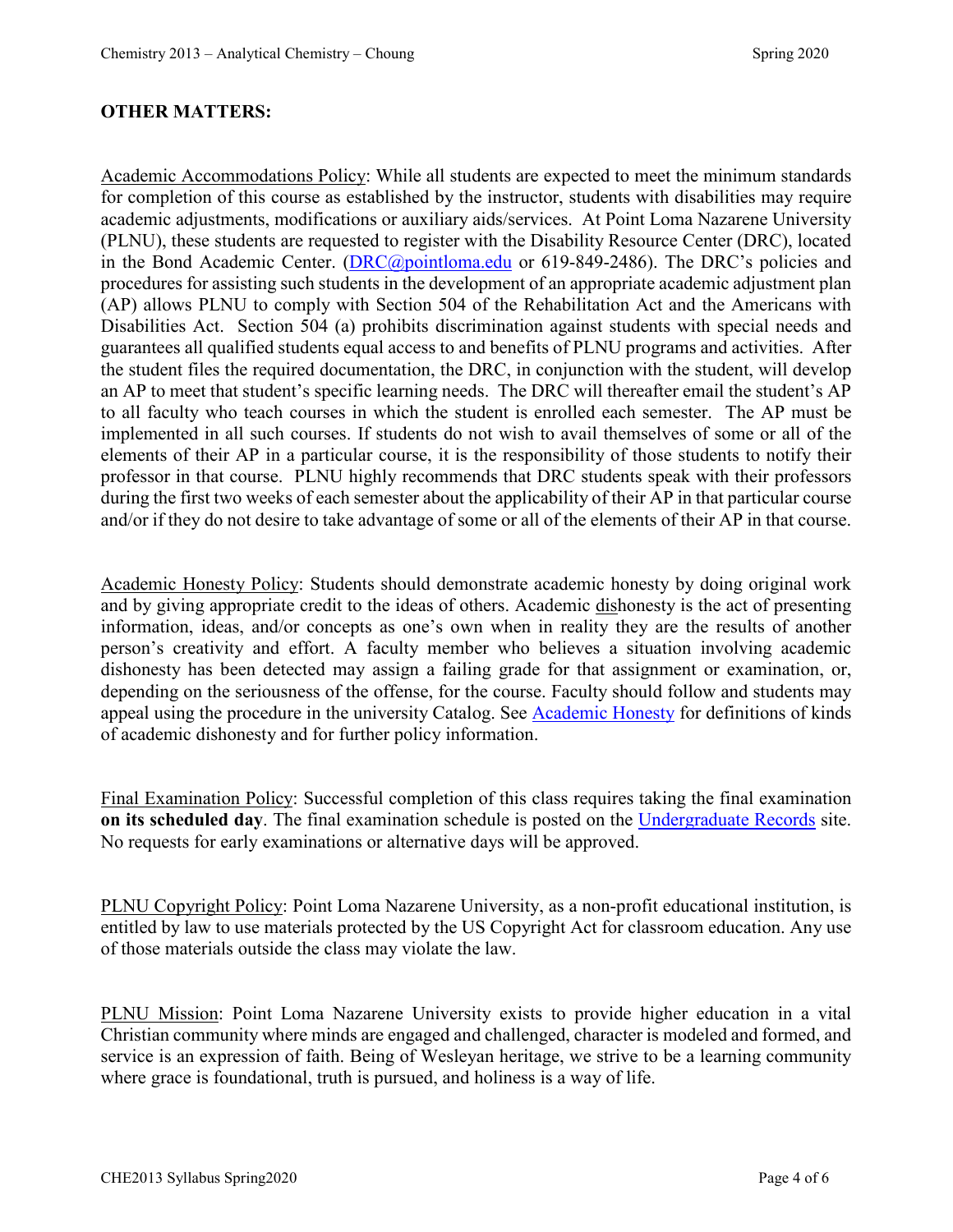| <b>DATE</b>            | <b>LECTURE TOPICS</b>                                                    | <b>CHAPTERS</b>  | LABORATORY*                                              |  |
|------------------------|--------------------------------------------------------------------------|------------------|----------------------------------------------------------|--|
| 1/16(R)                | Overview of Course and Syllabus<br>The Analytical Process                | $\boldsymbol{0}$ | No Lab                                                   |  |
| 1/21(T)                | <b>Chemical Measurements</b>                                             | $\mathbf{1}$     | Introduction and Check-in                                |  |
| 1/23(R)                | Tools of the Trade                                                       | $\overline{2}$   | Preparing Solutions                                      |  |
| 1/28(T)                | <b>Experimental Error</b>                                                | 3                | <b>Statistical Evaluation of Acid-Base</b><br>Indicators |  |
| 1/30(R)                | <b>Statistics</b>                                                        | $\overline{4}$   | (Preparing Solutions Due)                                |  |
| 2/4(T)                 | <b>Statistics</b>                                                        | $\overline{4}$   | <b>Statistical Evaluation of Acid-Base</b>               |  |
| 2/6(R)                 | <b>Statistics</b>                                                        | $\overline{4}$   | Indicators                                               |  |
| 2/11(T)                | Forensic Chemistry<br>Dean Kirby<br>(Drug Enforcement Administration)    |                  | Photometric Detection of<br>Manganese in Steel           |  |
| $2/13$ (R)             | <b>EXAM#1</b>                                                            | $0 - 4$          | (Statistical Evaluation Due)                             |  |
| 2/18(T)                | Quality Assurance and Calibration<br>Methods                             | 5                | Photometric Detection of                                 |  |
| 2/20(R)                | Quality Assurance and Calibration<br>Methods                             | 5                | Manganese in Steel                                       |  |
| 2/25(T)                | Chemical Equilibrium                                                     | 6                | Bulk Drug Analysis Using IR and                          |  |
| 2/27(R)                | Chemical Equilibrium                                                     | 6                | <b>HPLC</b>                                              |  |
| 3/3(T)                 | Let the Titrations Begin                                                 | $\tau$           | Bulk Drug Analysis Using IR and                          |  |
| 3/5(R)                 | Pharmaceutical Chemistry<br>Dana Chreng<br>(Ionis Pharmaceuticals, Inc.) |                  | <b>HPLC</b><br>(Mn in Steel Due)                         |  |
| $3/10(T)$ –<br>3/12(R) | <b>No Class – Spring Break</b>                                           |                  | No Lab                                                   |  |
| 3/17(T)                | Activity and the Systematic<br>Treatment of Equilibrium                  | 8                | Complexometric Titration of<br>Calcium with EDTA         |  |
| 3/19(R)                | <b>EXAM#2</b>                                                            | $5 - 8$          |                                                          |  |
| 3/24(T)                | <b>No Class</b>                                                          |                  | Tour of Ionis Pharmaceuticals, Inc.<br>in Carlsbad       |  |
| $3/26$ (R)             | Monoprotic Acid-Base Equilibria                                          | 9                | (Bulk Drug Analysis Due in class<br>Thursday)            |  |
| 3/31(T)                | Polyprotic Acid-Base Equilibria                                          | 10               | Unknown Series Identification<br>Redox/ICP**             |  |
| $4/2$ (R)              | Polyprotic Acid-Base Equilibria<br><b>Acid-Base Titrations</b>           | 10<br>11         |                                                          |  |

## **CHEMISTRY 2013 CLASS SCHEDULE**